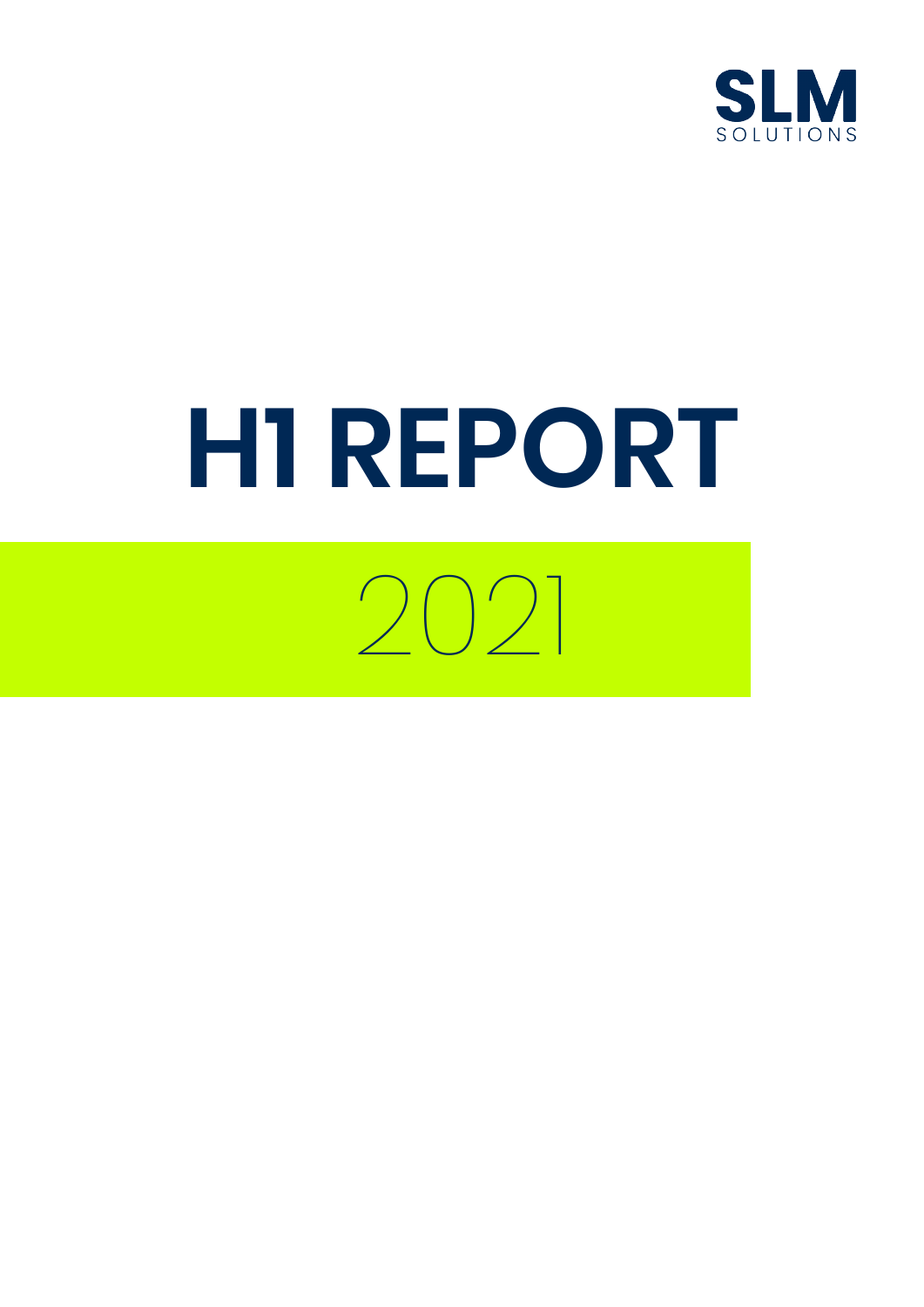

### **PUSHING THE LIMITS**

## A NEW ERA OF MANUFACTURING

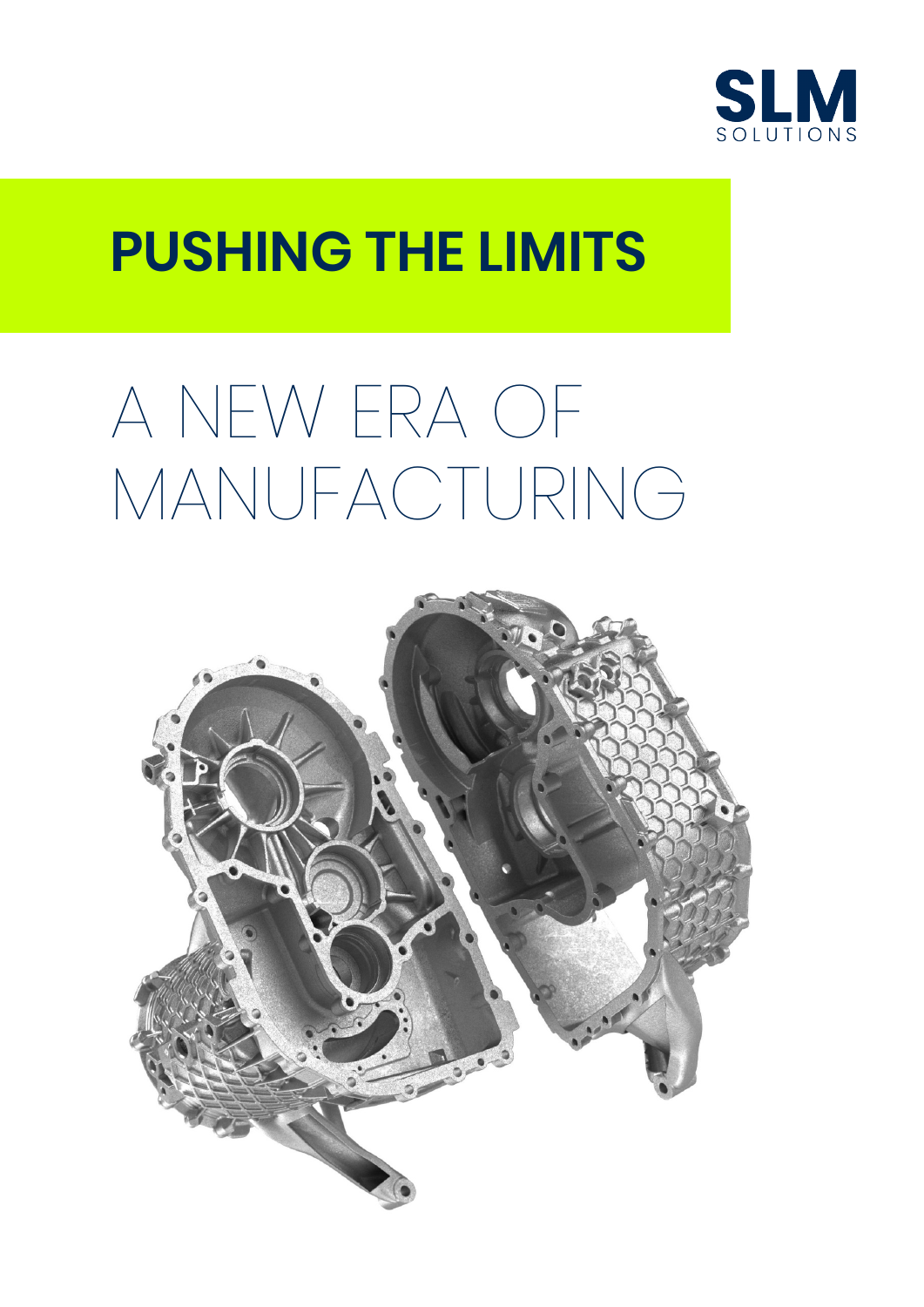# **Briefing Note**

Dear shareholders, customers, stakeholders, and employees,

SLM Solutions had a solid first half of 2021. Order-intake in H1 21 increased by over 80% to yearover-year to €24.7m. Revenues and EBITDA were in the same range as in the prior year period which is fully aligned with our internal operating plan which expects the majority of the growth materializing in the second half of the year which is supported by our strong backlog position which improved by almost 60% to €31.2m when compared to H1 20.

We continue to experience strong interest in the NXG XII 600 across all our key industries. In the second quarter, we signed a Memorandum of Understanding (MoU) with a major US aerospace company. Currently, we are in MoU negotiations with two other key players in the US aerospace industry. Furthermore, we received an additional purchase order from an automotive customer. Given the ongoing positive momentum of the NXG XII 600 across the automotive, aerospace and energy industries, we expect to have our production capacity of 10-15 machines in 2022 sold out by the end of the year.

Given the significant growth opportunities of the US space industry, we announced to build a center of excellence for nickel based super alloys on the US West Coast which is expected to be operational in Q4 2021.

On the product side, we launched our Free Float software which allows our customers to perform support free printing, thereby saving costs and time due to lower powder usage and a decrease in post-processing activity.

In June, we were granted patent protection for our proprietary industry leading multi-laser overlap technology. As multi-laser systems will be the driving force of the overall industry growth, this patent is very significant and underscores our broad and deep IP portfolio which covers all relevant areas of the powder-bed-fusion process.

Finally, we notably strengthened our balance sheet over the last months. In April, we received the second tranche of €15m from our convertible bond agreement which we signed last year. Furthermore, we successfully performed an equity raise of €25m. The proceeds from both transactions support us to continue the investments in strategically important areas such as the NXG XII 600 as well as the expansion of our international sales and service network such as our planned center of excellence at the US West Coast.

Lübeck, August 12<sup>th</sup>, 2021

8 Leani

Sam O´Leary Chief Executive Officer, SLM Solutions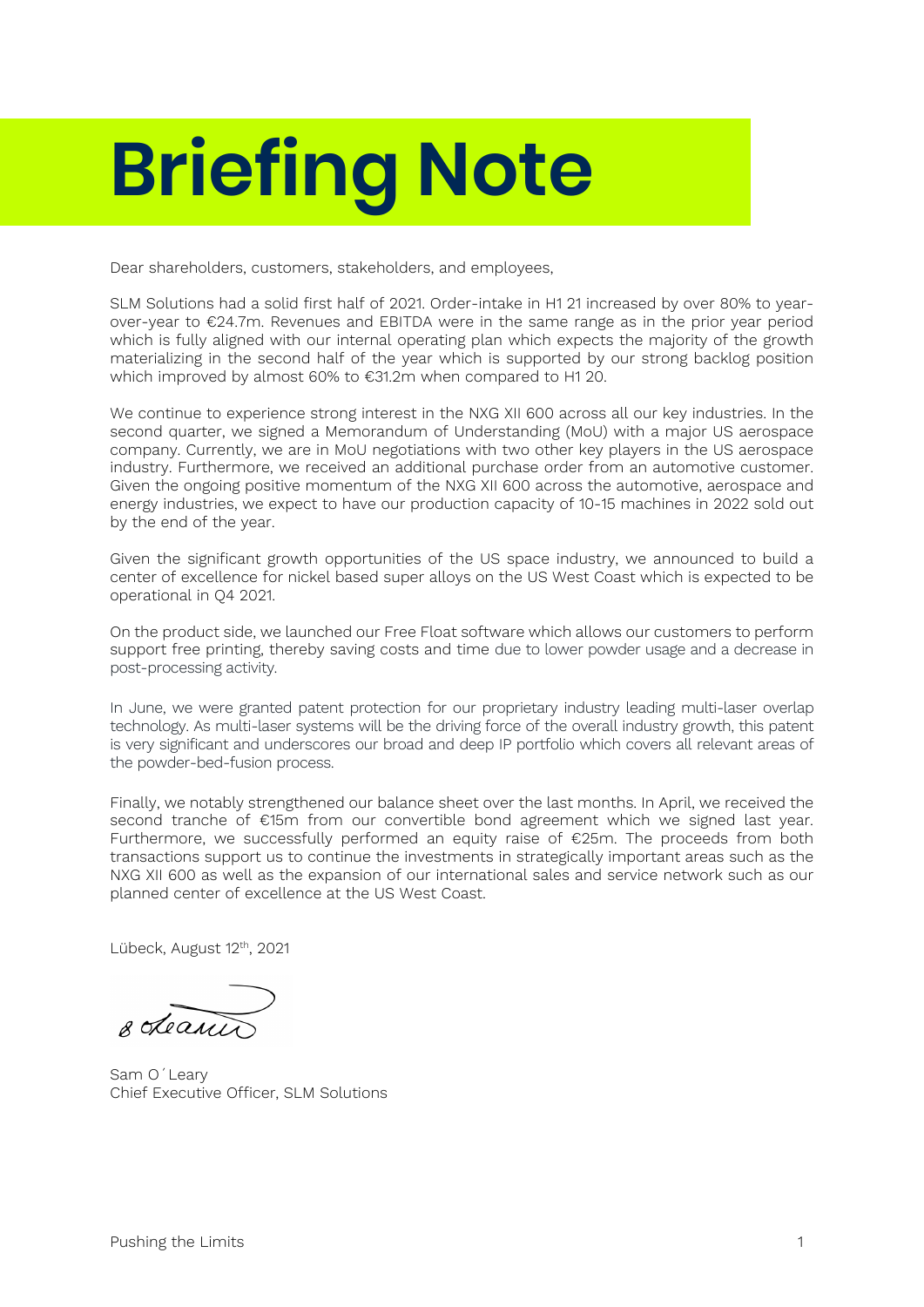### **Content**

| Page |  |
|------|--|
| 3    |  |
| 4    |  |
| 6    |  |
|      |  |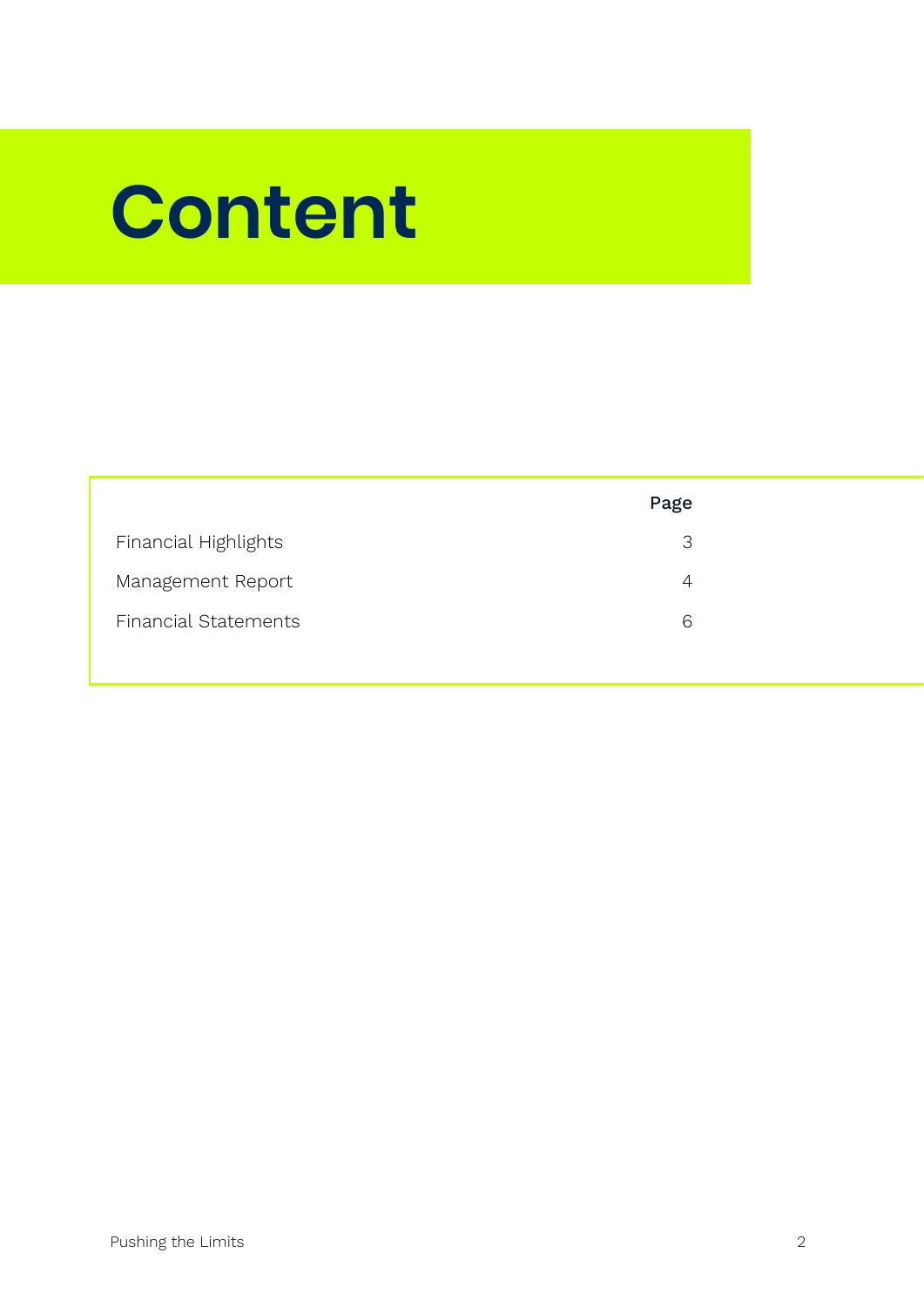#### FINANCIAL HIGHLIGHTS

|               | <b>Unit</b>  | 1H <sub>21</sub> | 1H <sub>20</sub> | Change |
|---------------|--------------|------------------|------------------|--------|
| Revenue       | €m           | 31.7             | 31.2             | 2%     |
| Total Output  | $\epsilon$ m | 38.9             | 32.1             | 21%    |
| <b>EBITDA</b> | €m           | $-6.2$           | $-6.0$           | $-3%$  |
| Period Result | €m           | $-12.3$          | $-12.5$          | 2%     |
| Order In-take | €m           | 24.7             | 13.7             | 81%    |
| Order Backlog | €m           | 30.2             | 19.2             | 58%    |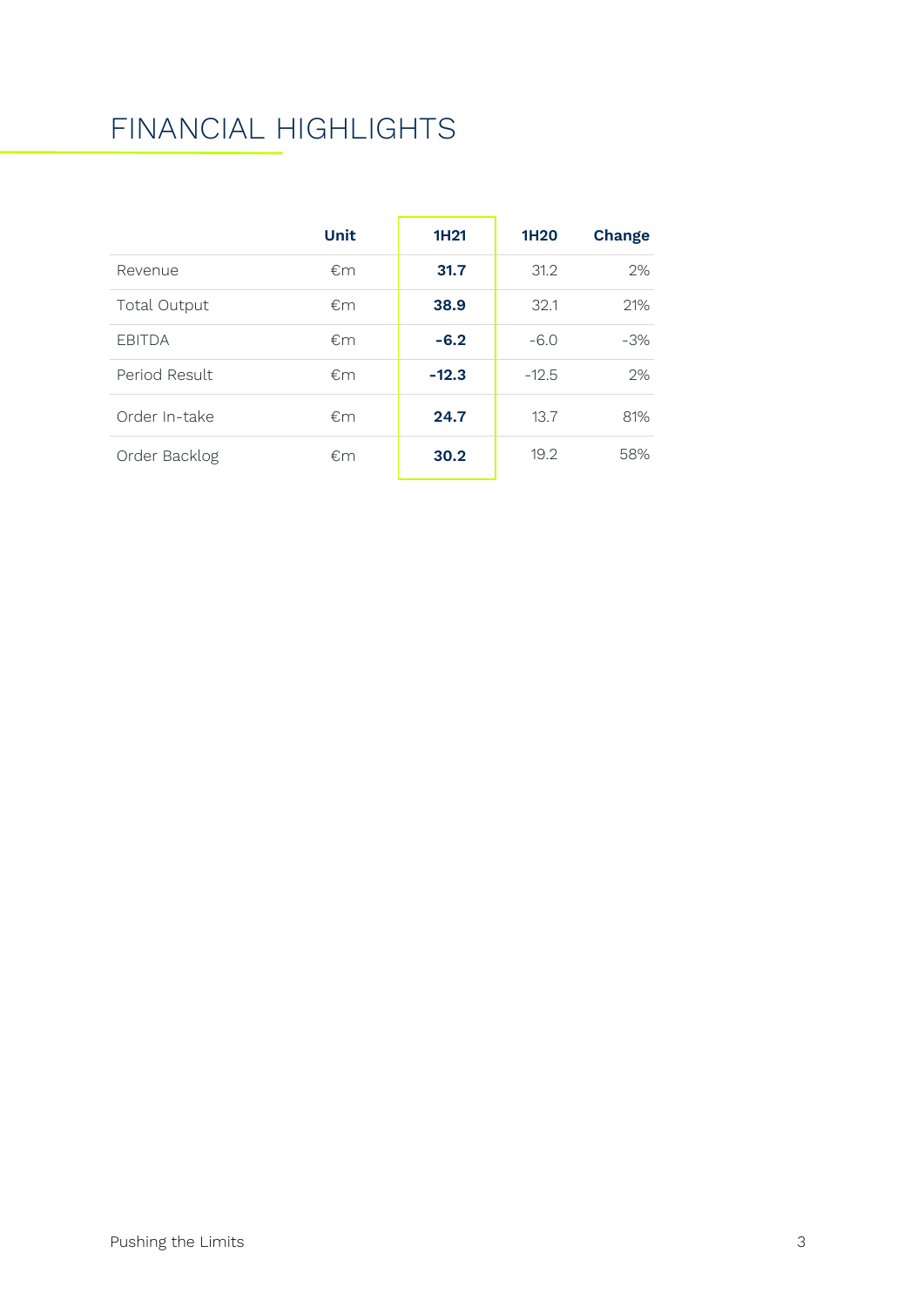#### MANAGEMENT REPORT

#### Orders

SLM Solutions received orders of €11.3m in the second quarter of 2021 representing an increase of 6% compared to 2Q20 (€10.7m). The increased order in-take reflects the improved business environment compared to the prior year period which was impacted by the COVID-19 pandemic.



The management expects a further improvement of order-intake in the second half of the year.

#### Backlog

The company ended the second quarter of 2021 with an order backlog of  $\epsilon$ 30.2m which was a slight decrease compared to the prior quarter (1Q21: €31.2m) and a significant improvement to 2Q20 (€19.2m). The increase compared to 2Q20 was mainly driven by the significantly higher order in-take during the first quarter.



#### Revenue

Revenue in 2Q21 increased compared to the second quarter of 2021 to €16.4m from €13.3m. Key reason for the higher revenue was a faster backlog conversion of machine orders and a slight increase in after-sales revenue. The revenue is aligned with the expectations of the management and builds a solid foundation to achieve the revenue guidance issued for the total year.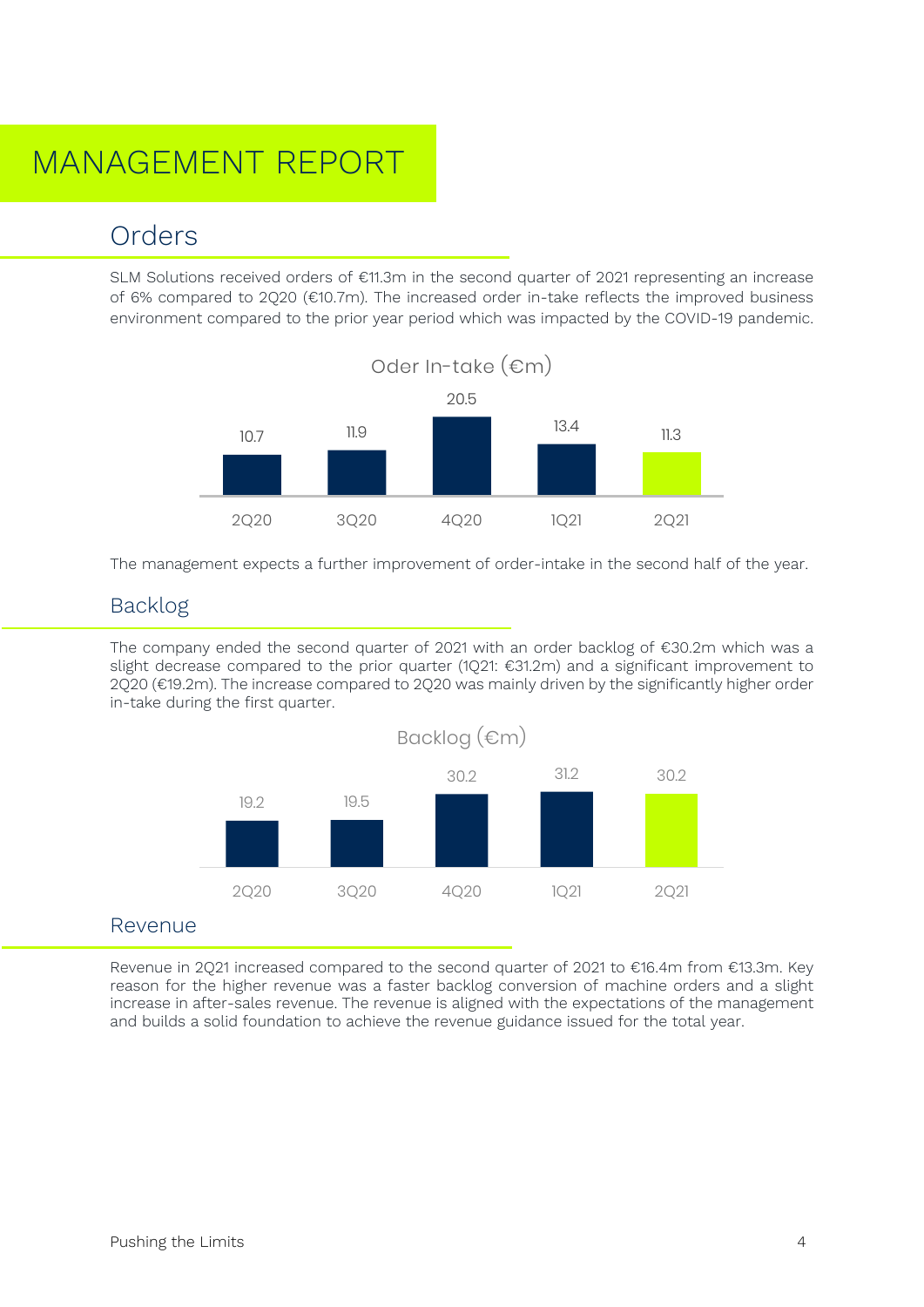

#### EBITDA

SLM Solutions´ EBITDA decreased in the second quarter of 2021 with €-4.1m compared to 2Q20 (€-3.0m). The better EBITDA in the second quarter of 2020 was mainly driven by one-off effects such as the receipt of support payments in the U.S. as part of the so-called Paycheck Protection Program as well as lower personnel costs at the German site as a result of short-time work as well as the reduction of vacation and overtime accruals following the implemented company vacation.



#### Working Capital

Working capital increased in the reporting period to €35.8m compared to 1Q21 (€34.0m) while decreasing year-over-year from €37.3m in 2Q20. The main driver for the increase quarter-overquarter was the rise in inventories in response to the ongoing constraints of global supply chains. The company expects that receivables will reduce until the end of the year while inventory is expected to further increase driven by the start of manufacturing of the NXG XII 600.

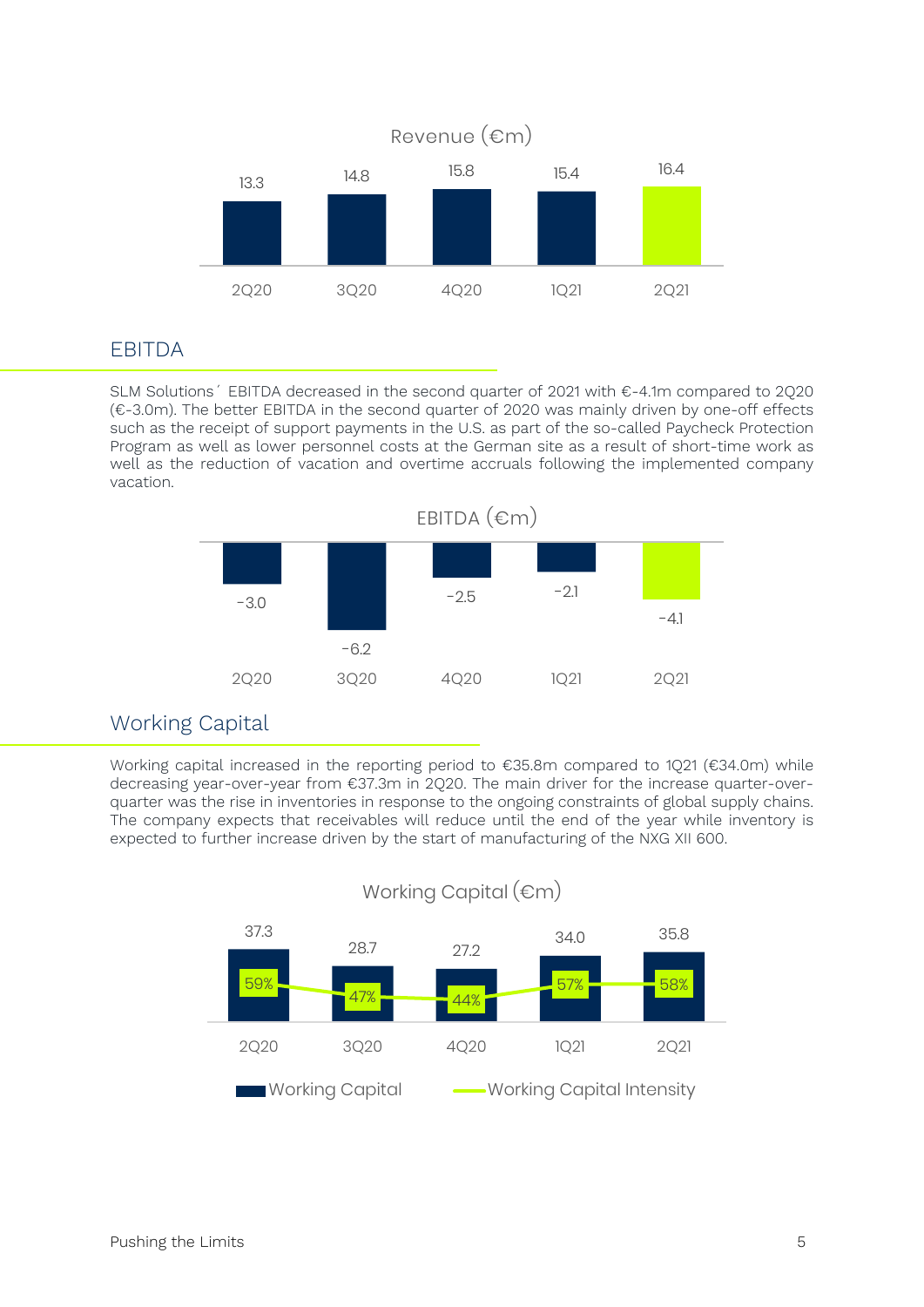#### Opportunities & Risks

The opportunities and risks classified as action relevant on pages 43-46 in the Annual Report 2020 have been reviewed and are still considered relevant as of the issue date of this report. Besides the opportunities and risks highlighted in the annual report, the company identified two additional main risks which are described in the following paragraph. For further information on previously identified risks and opportunities, pls refer to the detailed description in our Annual Report 2020.

#### Global Supply Constraints

SLM Solutions is dependent on its supplier base to manufacture its machine and purchase spare parts to service them. Since the beginning of the year, global supply chains have been significantly impacted by raw material and capacity shortage leading to longer lead times and price increases. As a consequence, SLM experiences longer lead times for some of its part and also faces price increase requests by a majority of its suppliers, the company has experienced only minimal impacts to its operations and its supplier prices to date. However, if the shortage continues and even accelerates, SLM Solutions may not be able to deliver machines to its customers on time and may experience significantly higher production costs.

#### Impact of potential COVID-19 restrictions

SLM Solutions experienced a significant improvement in its business environment since the beginning of the year as more and more restrictions across its key markets in North America and Europe were lifted. Over the last months though, infections rates have increased worldwide mainly caused by the Delta variant of the COVID-19 virus. We are currently not able to predict the further development of infections and potential restrictions. If severe restrictions in one or more of our key markets are implemented, we expect a significant impact on our business.

#### Forecast

As communicated in our annual report 2020, we expect to achieve revenue growth of at least 15% and at least a slight improvement in EBITDA in 2021 when compared to 2020. Based on the performance in 1H 2021, the management confirms its guidance.

To achieve the guidance, it is critical that the business environment across SLM Solutions´ key markets does not significant worsen in the second half of 2021.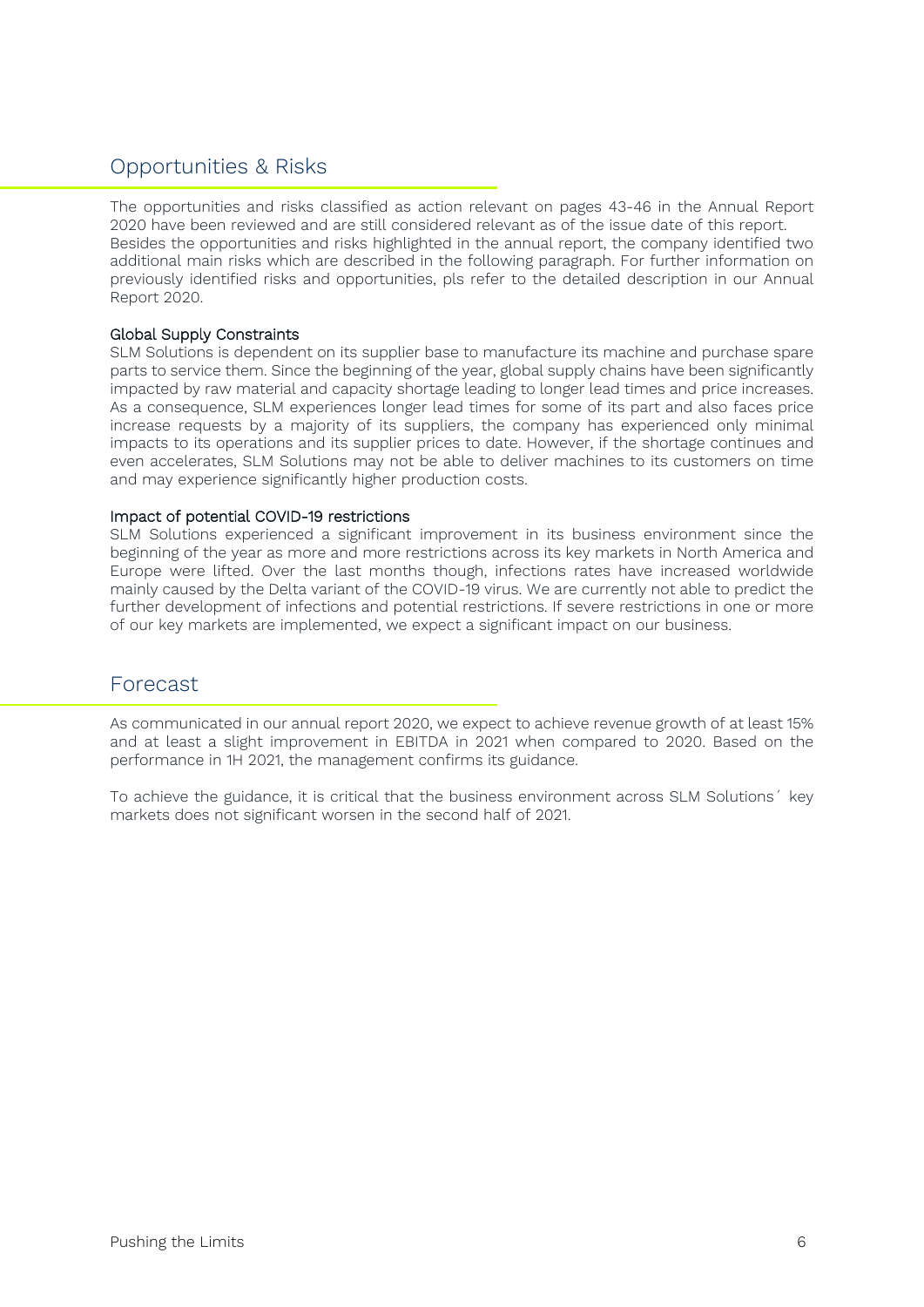### **Financial Statements**

#### Group Consolidated Profit and Loss Statement (January 1 to June 30, 2021)

| (in kEUR)                                                  | 1H21      | <b>1H20</b> |
|------------------------------------------------------------|-----------|-------------|
| Revenue                                                    | 31,737    | 31,178      |
| Increase/decrease of finished and unfinished stock on hand | 3,906     | $-1,358$    |
| Other activated contributions                              | 3,223     | 2,242       |
| <b>Total output</b>                                        | 38,866    | 32,062      |
| Cost of material                                           | $-18,128$ | $-14,011$   |
| <b>Gross profit</b>                                        | 20,738    | 18,051      |
| Payroll                                                    | $-19,286$ | $-17,405$   |
| Other operating income                                     | 834       | 1,555       |
| Other operating expenses                                   | $-8,500$  | $-8,206$    |
| Proceeds from associated companies                         | $\Omega$  | $-3$        |
| <b>EBITDA</b>                                              | $-6,214$  | $-6,010$    |
| Depreciation & amortization                                | $-3,744$  | $-4,368$    |
| <b>Earnings before interest and taxes (EBIT)</b>           | $-9,958$  | $-10,378$   |
| Interest and similar expenses                              | $-2,611$  | $-2,097$    |
| Interest & Other Income                                    | 22        | 25          |
| <b>Earnings before taxes</b>                               | $-12,547$ | $-12,451$   |
| Tax payable                                                | 291       | $-47$       |
| <b>Result for the period</b>                               | $-12,256$ | $-12,498$   |
| Earnings per share                                         | $-0.62$   | $-0.63$     |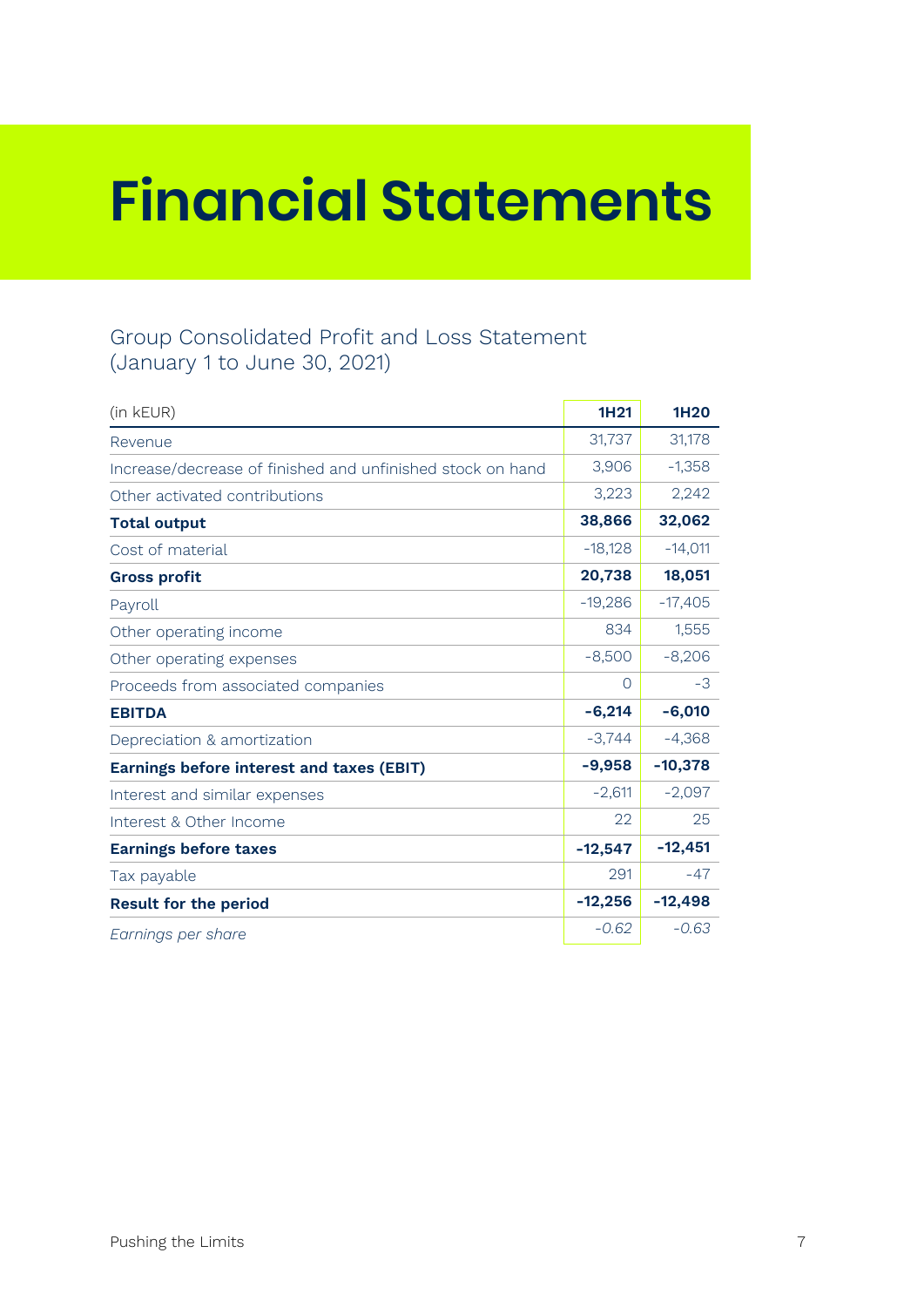#### Consolidated Group Result (January 1 to June 30, 2021)

| $(in$ kEUR)                                                 | 1H <sub>21</sub> | 1H <sub>20</sub> |
|-------------------------------------------------------------|------------------|------------------|
| Result for the period                                       | $-12,256$        | $-12,498$        |
| Income and expenditure not to be reclassified to profit or  |                  |                  |
| loss in the future:                                         |                  |                  |
| Actuarial Profit and Loss                                   | ∩                |                  |
| Income and expenditure to be reclassified to profit or loss |                  |                  |
| in the future:                                              |                  |                  |
| Income/Expenses from currency conversion                    | $-14$            | $-531$           |
| Other comprehensive income                                  | $\bigcap$        | ∩                |
| <b>Consolidated total comprehensive income</b>              | $-12,270$        | $-13,029$        |
| Attribution of comprehensive income:                        |                  |                  |
| Shareholders of SLM Solutions Group AG                      | $-12.270$        | $-13.029$        |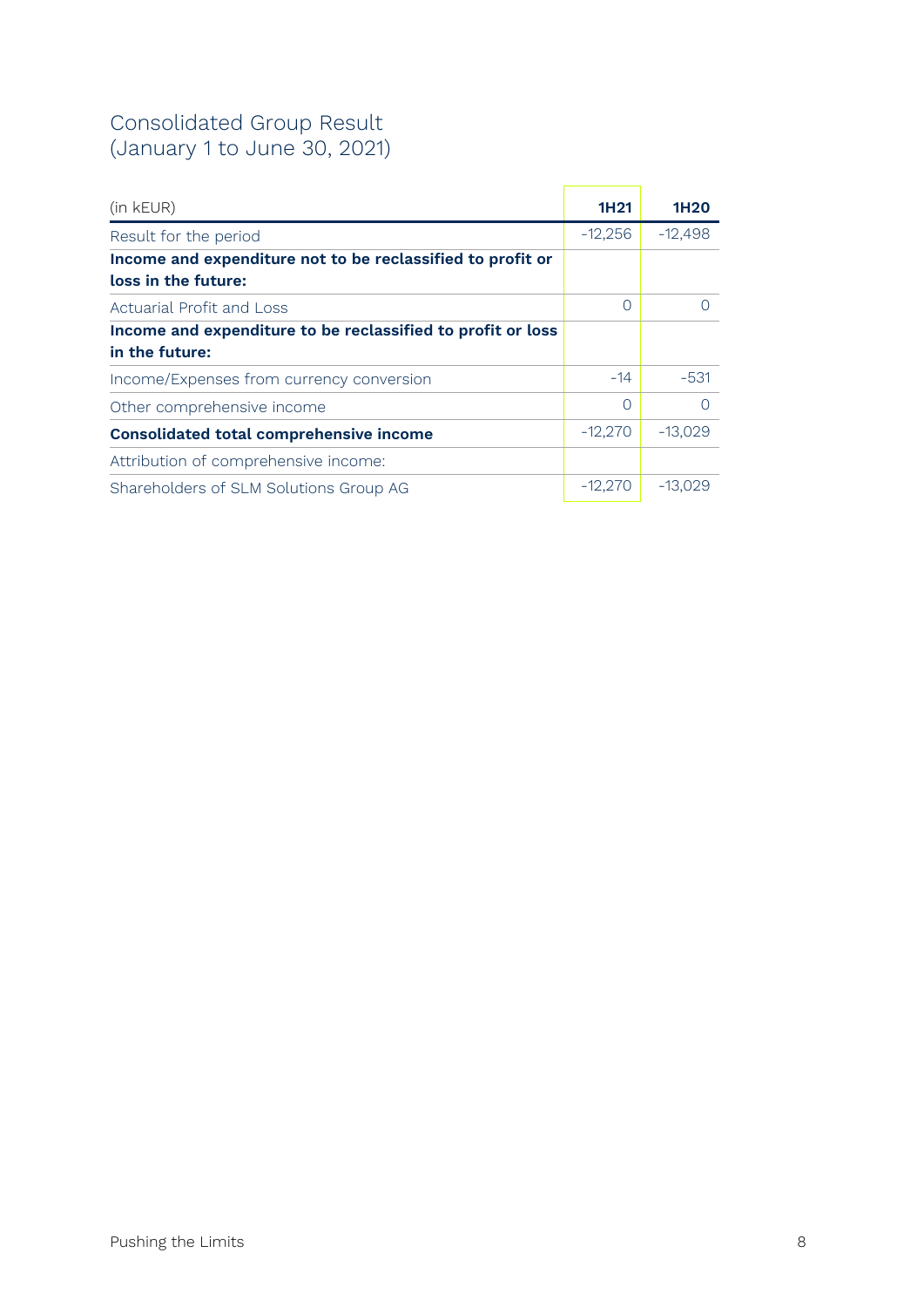#### Consolidated Statement of Financial Position (as of June 30, 2021)

| (in kEUR)                             | 6/30/<br>2021  | 6/30/<br>2020 |
|---------------------------------------|----------------|---------------|
| <b>Assets</b>                         |                |               |
| Cash and cash equivalents             | 15,475         | 15,010        |
| Trade receivables                     | 18,030         | 15,194        |
| Other financial assets                | $\Omega$       | 256           |
| Inventories                           | 25,960         | 27,994        |
| Current tax receivables               | $\overline{0}$ | 55            |
| Other non-financial assets            | 5,369          | 5,050         |
| <b>Total current assets</b>           | 64,835         | 63,559        |
| Intangible assets                     | 30,166         | 26,185        |
| Property. land and equipment          | 37,010         | 36,612        |
| Other financial assets                | 198            | 94            |
| Other non-financial assets            | 142            | 196           |
| Deferred tax liabilities              | 327            | 51            |
| <b>Total long-term assets</b>         | 67,843         | 63,139        |
| <b>Total assets</b>                   | 132,678        | 126,697       |
| <b>Equity and liabilities</b>         |                |               |
| Trade payables                        | 8,153          | 5,856         |
| <b>Financial liabilities</b>          | 3,640          | 2,548         |
| Other non-financial liabilities       | 8,569          | 6,393         |
| Provisions                            | 5,311          | 5,612         |
| Tax provisions                        | 11             | 0             |
| Amounts owed to affiliated companies  | $\overline{0}$ | O             |
| <b>Total current liabilities</b>      | 25,684         | 20,408        |
| <b>Financial liabilities</b>          | 86,858         | 63,827        |
| Pensions and similar obligations      | 7,221          | 7,061         |
| Other financial liabilities           | 771            | 1,151         |
| Other non-financial liabilities       | 44             | 39            |
| Provisions                            | 97             | $\Omega$      |
| Deferred tax liabilities              | 6,364          | 2,727         |
| <b>Total non-current liabilities</b>  | 101,355        | 74,804        |
| <b>Total equity</b>                   | 5,639          | 31,485        |
| <b>Equity and liabilities (total)</b> | 132,678        | 126,697       |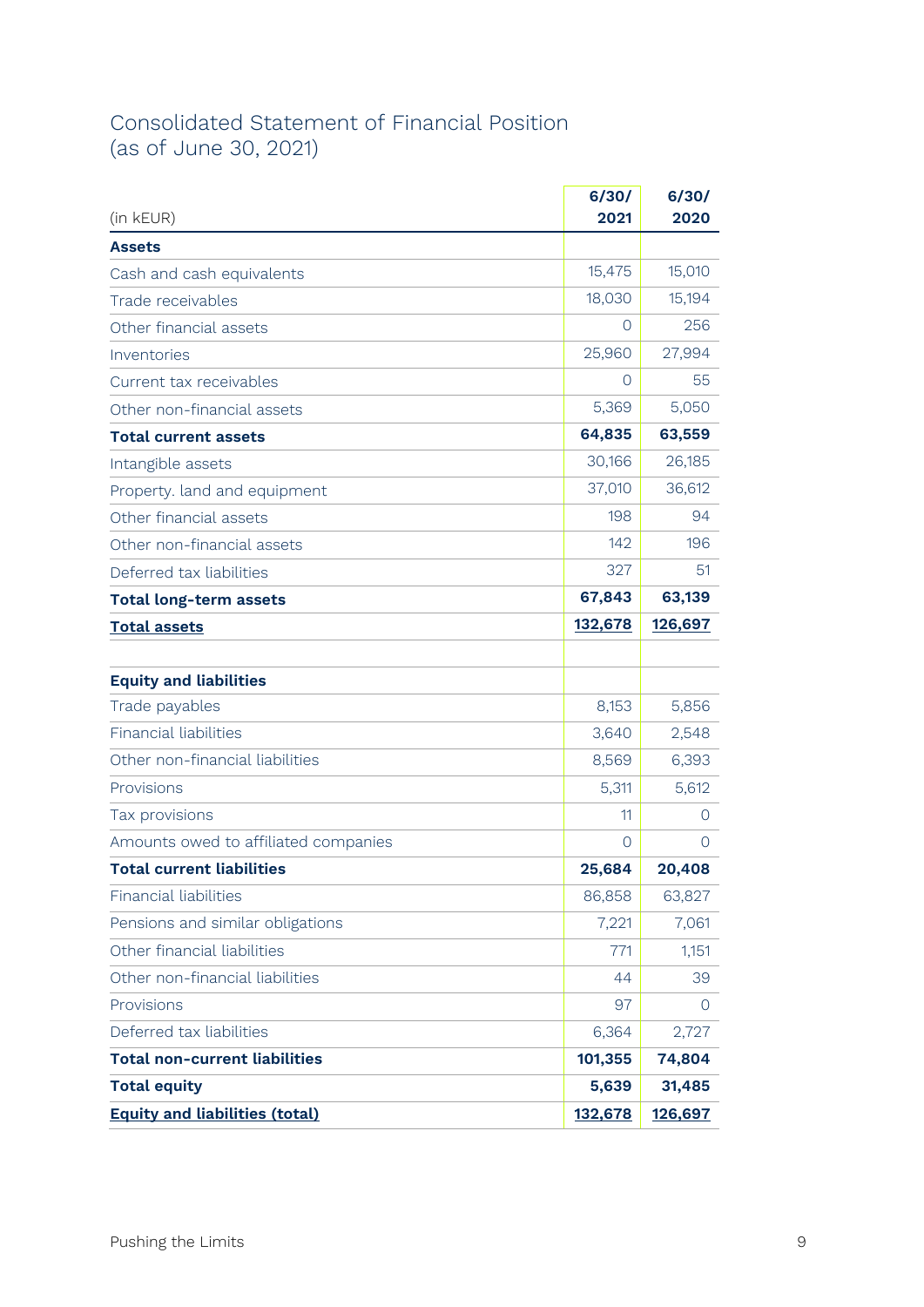#### Consolidated Statement of Cash Flows (January 1 to June 30, 2021)

| (in kEUR)                                                  | 1H21           | 1H20       |
|------------------------------------------------------------|----------------|------------|
| Net profit/loss for the period                             | $-12,256$      | $-12,498$  |
| Depreciation. amortization and impairment losses           | 3,744          | 4,368      |
| Interest expenses                                          | 2,611          | 2,097      |
| Interest income                                            | $-22$          | $-26$      |
| Income tax                                                 | $-291$         | 47         |
| Non-cash expenses                                          | O              | 3          |
| Change in assets and liabilities                           | $-4,924$       | 2,087      |
| <i><u><b>Inventories</b></u></i>                           | $-5,190$       | 287        |
| Accounts receivable                                        | $-4,581$       | 294        |
| Pensions and similar obligations                           | 239            | 342        |
| Liabilities                                                | 1,171          | 890        |
| Provisions                                                 | 229            | 45         |
| Other assets and liabilities                               | 3,208          | 229        |
| Income taxes paid                                          | $\overline{O}$ | O          |
| Other changes in current assets                            | O              | $\bigcirc$ |
| Net cash flows from operating activities                   | $-11,138$      | $-3,921$   |
| Cash outflows for investments in intangible assets and     | $-1,054$       | $-1,333$   |
| property. plant and equipment                              |                |            |
| Investments in development costs                           | $-3,223$       | $-2,242$   |
| Interest received                                          | 22             | 12         |
| Net cash inflow/outflow from investment activities         | $-4,255$       | $-3,562$   |
| Capital injection by shareholders                          | $\Omega$       | $\Omega$   |
| Contribution from convertible bond                         | 15,000         | $\Omega$   |
| Cash outflows for loans                                    | $-666$         | $-666$     |
| Repayment of lease liabilities                             | $-116$         | $-220$     |
| Interest payments                                          | $-2,440$       | $-2,013$   |
| Net cash flows from financing activities                   | 11,778         | $-2,900$   |
| Net increase(decrease) in cash and cash equivalents        | $-3,614$       | $-10,383$  |
| Change in financing funds due to exchange rate changes     | 225            | $-131$     |
| Cash and cash equivalents at the start of reporting period | 18,864         | 25,523     |
| Cash and cash equivalents at the end of reporting period   | 15,475         | 15,010     |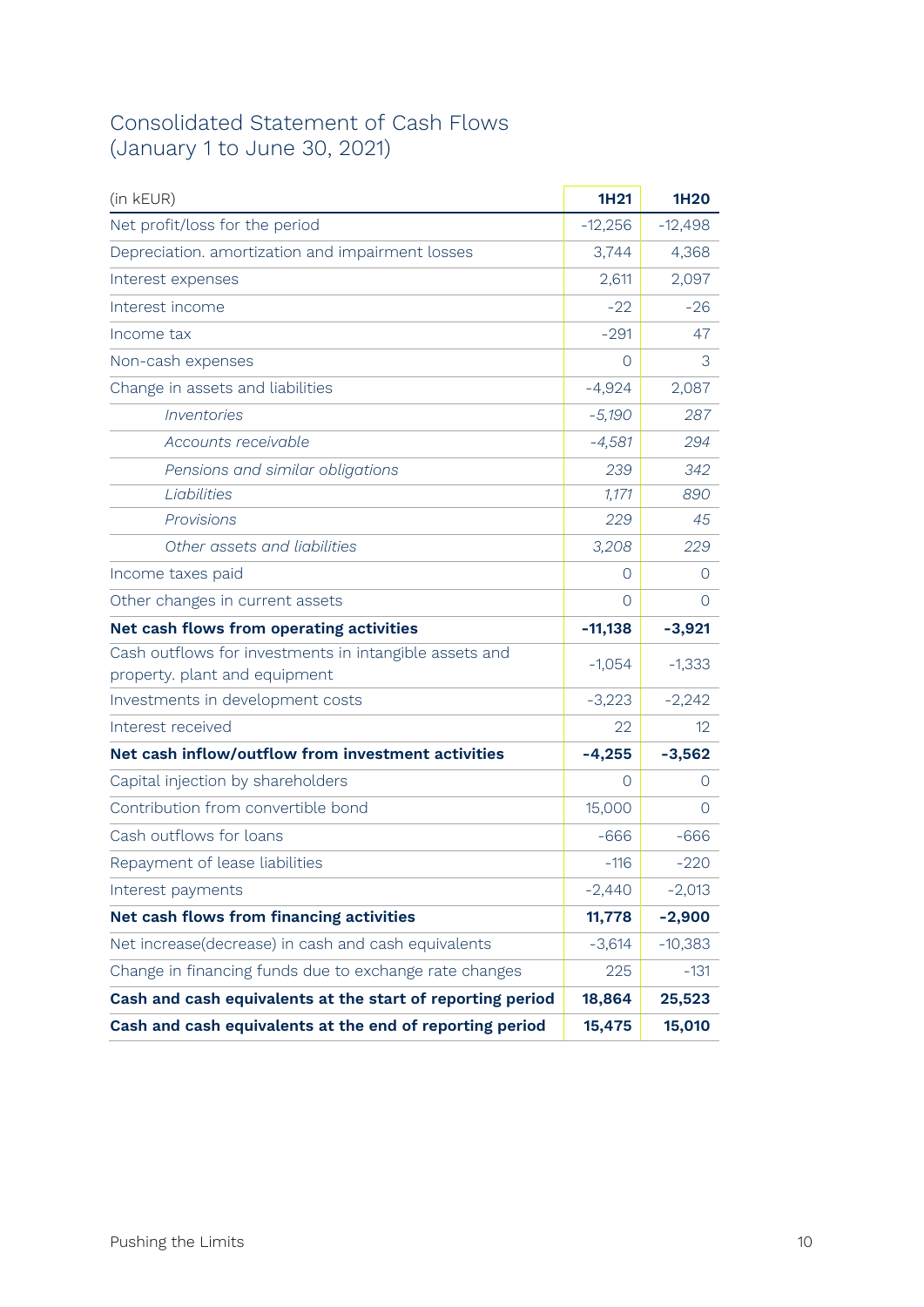#### Consolidated Statement of Changes in Equity (as of June 30, 2021)

| (in kEUR)                        | Sub-<br>scribed<br>capital | <b>Capital</b><br>reserve | Consoli-<br>dated loss<br>for the<br>period<br>included in<br>retained<br>earnings | <b>First</b><br>time<br>appli-<br>cation<br>reserve | <b>Foreign</b><br>$ex-$<br>change<br>equali-<br>zation<br>reserve | <b>Other</b><br>reser-<br><b>ves</b> | <b>Equity</b> |
|----------------------------------|----------------------------|---------------------------|------------------------------------------------------------------------------------|-----------------------------------------------------|-------------------------------------------------------------------|--------------------------------------|---------------|
| As at                            | 19,779                     | 98,225                    | $-71,337$                                                                          | $-549$                                              | 79                                                                | $-1,683$                             | 44,514        |
| <b>01. January 2020</b>          |                            |                           |                                                                                    |                                                     |                                                                   |                                      |               |
| Consolidated                     |                            |                           | $-12,498$                                                                          |                                                     |                                                                   |                                      | $-12,498$     |
| group result<br>Change of equity |                            |                           |                                                                                    |                                                     |                                                                   |                                      |               |
| from foreign                     |                            |                           |                                                                                    |                                                     | $-531$                                                            |                                      | $-531$        |
| currency                         |                            |                           |                                                                                    |                                                     |                                                                   |                                      |               |
| As at                            |                            |                           |                                                                                    |                                                     |                                                                   |                                      |               |
|                                  |                            |                           |                                                                                    |                                                     |                                                                   |                                      |               |
| 30. June 2020                    | 19,779                     | 98,225                    | $-83,833$                                                                          | $-549$                                              | $-452$                                                            | $-1,683$                             | 31,485        |
| As at                            |                            |                           |                                                                                    |                                                     |                                                                   |                                      |               |
| 01. January 2021                 | 19,779                     | 100,583                   | $-101,588$                                                                         | $-549$                                              | $-656$                                                            | $-1,800$                             | 15,769        |
| Consolidated                     |                            |                           |                                                                                    |                                                     |                                                                   |                                      |               |
| group result                     |                            |                           | $-12,256$                                                                          |                                                     |                                                                   |                                      | $-12,256$     |
| Equity from                      |                            |                           |                                                                                    |                                                     |                                                                   |                                      |               |
| convertible bond                 |                            | 2,141                     |                                                                                    |                                                     |                                                                   |                                      | 2,141         |
| Change in equity                 |                            |                           |                                                                                    |                                                     |                                                                   |                                      |               |
| from foreign                     |                            |                           |                                                                                    |                                                     | $-14$                                                             |                                      | $-14$         |
| currency                         |                            |                           |                                                                                    |                                                     |                                                                   |                                      |               |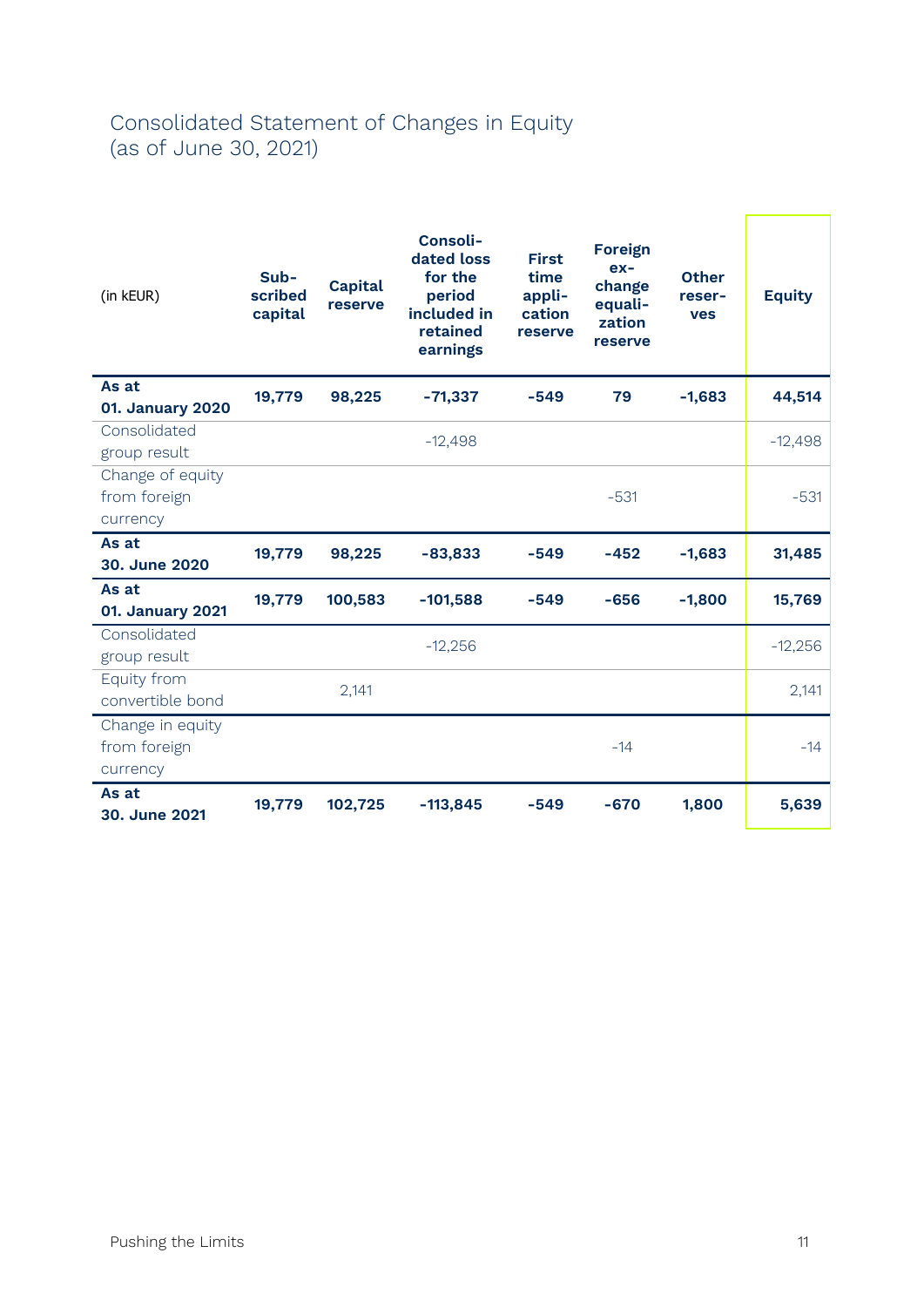#### Notes to the Consolidated Annual Financial Statements (IFRS) for the period of January 1 to June 30, 2021

#### Note 1) General comments

The consolidated interim financial statements of SLM Solutions as at June 30, 2021, has been prepared in EUR. Unless otherwise stated, all amounts are given in thousand euros (kEUR). Deviations of up to one unit (kEUR, %) are due to rounding differences.

In the interim financial statements, both the notes and the consolidated interim financial statements are presented in a condensed form.

The interim financial statements were not audited by KPMG or any other third party.

#### Note 2) Segment Reporting

| January 1 to June 30, 2021<br>(in kEUR)          | <b>Maschine</b><br><b>Business</b> | <b>After Sales</b><br><b>Business</b> | Total     |
|--------------------------------------------------|------------------------------------|---------------------------------------|-----------|
| Revenue                                          | 23,381                             | 8,356                                 | 31,737    |
| <b>Expenses</b>                                  | 25,997                             | 11,954                                | 37,951    |
| <b>EBITDA</b>                                    | $-2,616$                           | $-3,598$                              | $-6,214$  |
| Depreciation, amortisation and impairment losses |                                    |                                       | $-3,744$  |
| Interest result                                  |                                    |                                       | $-2,589$  |
| Taxes on income                                  |                                    |                                       | 291       |
| Net profit/loss for the period                   |                                    |                                       | $-12,256$ |

| January 1 to June 30, 2020<br>(in kEUR)          | <b>Maschine</b><br><b>Business</b> | <b>After Sales</b><br><b>Business</b> | <b>Total</b> |
|--------------------------------------------------|------------------------------------|---------------------------------------|--------------|
| Revenue                                          | 23,758                             | 7,421                                 | 31,178       |
| <b>Expenses</b>                                  | 27,407                             | 9,780                                 | 37,187       |
| <b>EBITDA</b>                                    | $-3,650$                           | $-2,359$                              | $-6,010$     |
| Depreciation, amortisation and impairment losses |                                    |                                       | $-4,368$     |
| Interest result                                  |                                    |                                       | $-2,073$     |
| Taxes on income                                  |                                    |                                       | $-47$        |
| Net profit/loss for the period                   |                                    |                                       | $-12,498$    |

#### Note 3) Subsequent Events

On 13 July 2021, the company successfully completed a capital increase against cash contribution. In an accelerated bookbuilding process, a total of 1,450,000 shares were placed with both existing as well as new institutional investors across Europe and the US at a placement price of EUR 17.25 per share.

Approximately two thirds of the proceeds from the issuance of the new shares are intended to be used to continue the investments in strategically important areas such as the NXG XII 600 as well as the expansion of the international sales and service network (i.e. US West Coast facility). The remainder of the proceeds will be used to fund the ongoing business operations.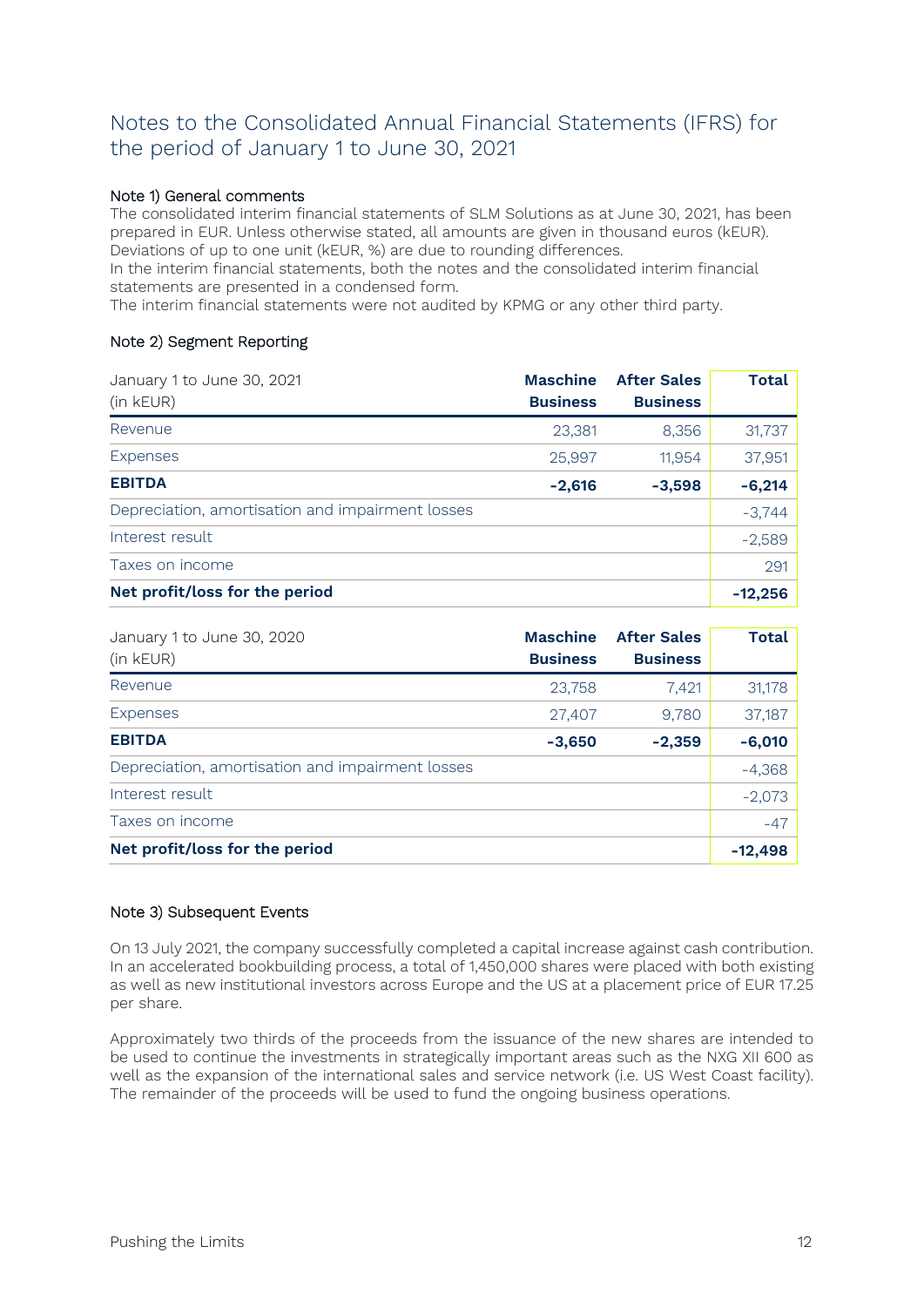#### Affirmation by the legal representatives

We hereby certify to the best of our knowledge that in accordance with the applicable accounting principles the group interim consolidated financial statement conveys an accurate picture commensurate with the actual conditions of the assets, financial position, and earnings of the group. We also certify that the interim management report including the course of business and business trend reflect a true picture of the actual conditions, opportunities, and risks facing the group in the foreseeable future.

Lübeck, August 12<sup>th</sup>, 2021

8 Leanier

Dul Alen

Sam O'leary **Dirk Ackermann**